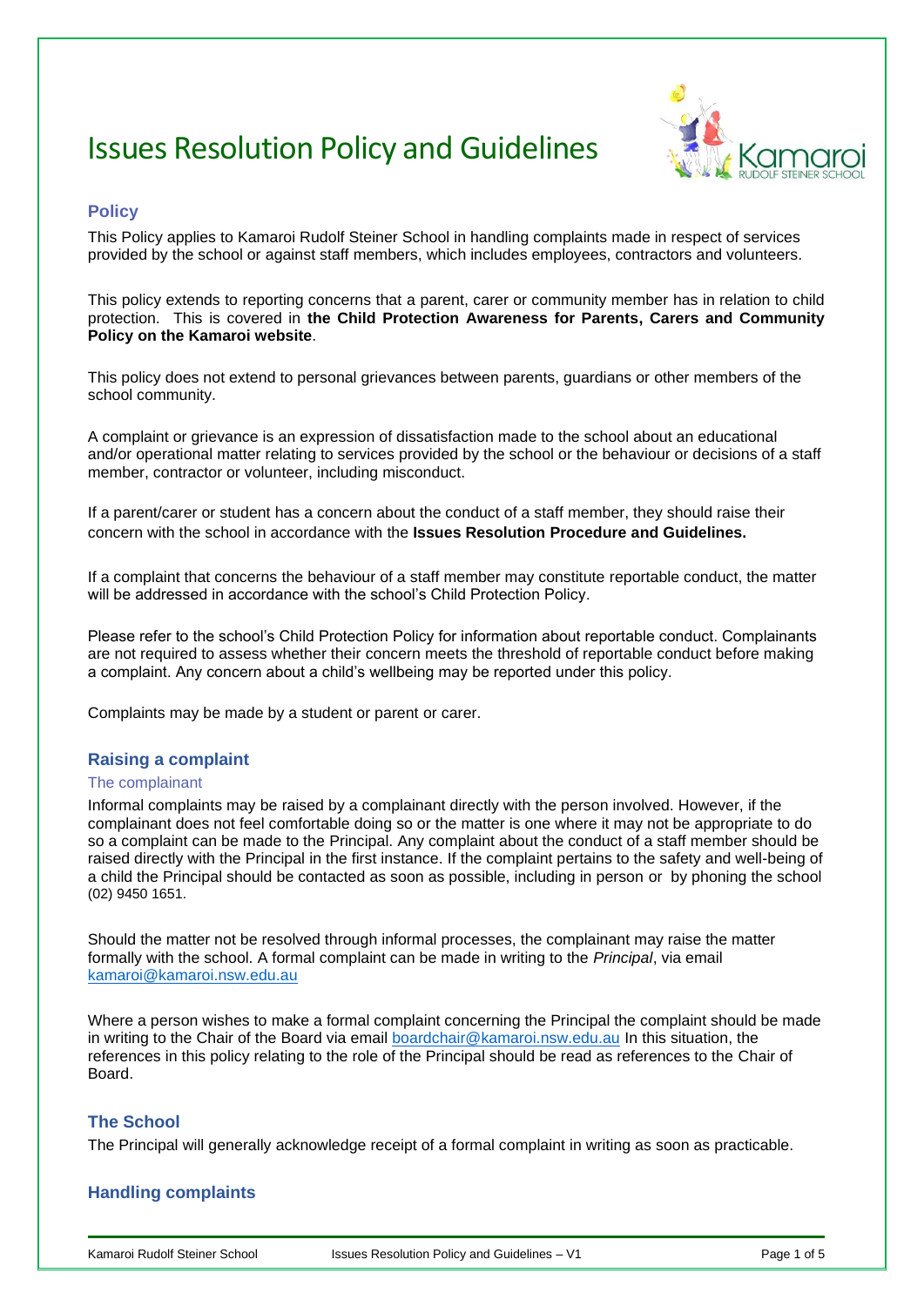#### Assessing a complaint

The Principal generally will assess the complaint and determine:

- whether the complaint is one to be addressed under this policy or is a staff grievance or reportable conduct matter which are dealt with by the relevant policies, see **Managing a formal complaint**; and
- the priority of the complaint in accordance with the urgency and/or seriousness of the matter raised; and
- whether the school may be required to report the matter to the Ombudsman, Police, Family and Community Services or other relevant authorities should the complaint relate to possible unlawful conduct or other reportable matters.

### **Managing a formal complaint**

The Principal generally will manage a formal complaint by:

- a) advising the complainant of the likely steps that will be undertaken by the School in relation to the complaint;
- b) if appropriate, advising the relevant parties of the complaint at the relevant time and providing them with an opportunity to respond;
- c) collecting any additional information the School considers necessary to assess the complaint;
- d) making a decision about how the complaint will be resolved ("resolution decision"); and
- e) advising the complainant in writing, and any other relevant parties as appropriate, of the resolution decision of the Principal and if appropriate, any proposed action to be taken.

There may be circumstances where some of the steps outlined above are not appropriate and the school will determine, on a case-by-case basis the most appropriate method of handling the complaint.

A complainant and the relevant parties that the complaint is about may choose to have an appropriate support person present at any meeting with representatives of the School about the complaint. However, the School maintains the right to determine whether the person's preferred support person is appropriate and may not approve the attendance of a support.

### **Whistleblowing complaints**

This policy does not extend to complaints which are whistleblowing disclosures. The procedure for processing whistleblowing complaints are dealt with in the school's whistleblowing policy.

In summary a whistleblowing disclosure is a disclosure which:

- is made by a board member, staff member, a person who supplies goods or services to the school, including a volunteer, an employer of a supplier or a relative of any of these people;
- involves alleged misconduct, an improper state of affairs or circumstances, or illegal activity, and
- is made to a senior staff member, or officer of the school, the school's auditor or a person who the school has authorised to collect such disclosures.

### **Related policies and documents**

Complaints about reportable conduct will be addressed in accordance with the school's Child Protection Policy.

Complaints regarding a grievance between staff members about work matters, including work relationships and decision made by other staff members which impact on their work, are addressed in accordance with the school's Staff Grievance Policy.

Complaints, concerns or reporting of matters by parents, carers and community members that relate to Child Protection are outlined in Child Protection Awareness for Parents, Carers and Community Members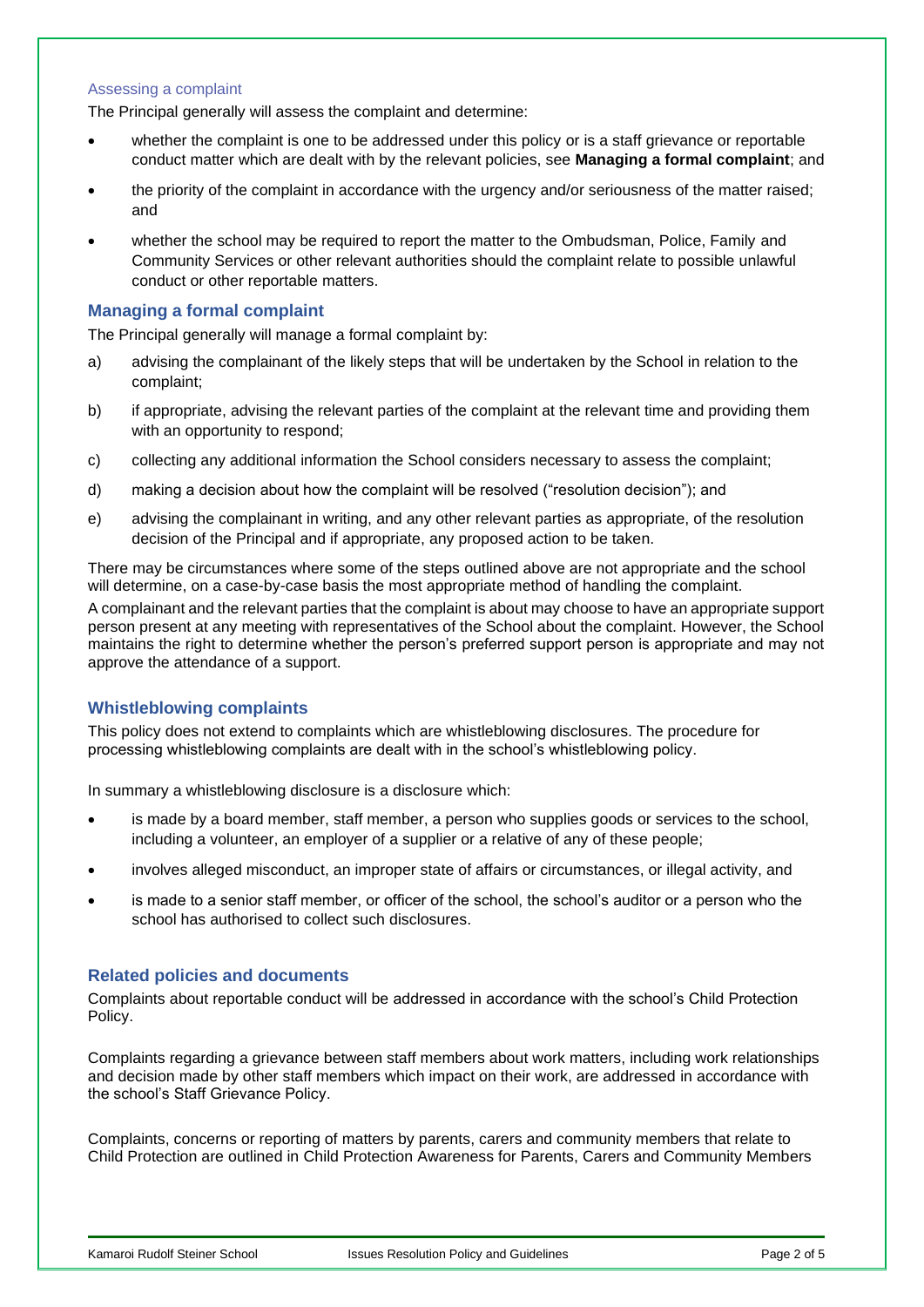Complaints regarding unlawful discrimination, harassment or bullying between staff are generally addressed in accordance with the school's Discrimination, Harassment and Bullying Statement. Complaints regarding data breaches are generally addressed in accordance to the schools Privacy policy.

# **Confidentiality**

All parties involved in complaints handling are required to maintain appropriate confidentiality, including in relation to handling and storing records.

If you have any queries about this procedure, you should contact the Principal or Business Manager for advice.

# Issues Resolution Procedure and Guidelines

Kamaroi School has a commitment to resolving issues of concern brought to our attention. Matters raised will be evaluated and worked with as promptly as possible.

The education of children is enhanced when the school can function in a free-flowing exchange between parents and staff: thus parents are encouraged to approach the school with concerns at the earliest possible time.

When parents bring concerns to the school confidentiality will be maintained when appropriate. The 'steps' outlined below will involve only as many people as is thought necessary to deal thoroughly with any matter.

# Parent/Guardian Initiated Communication with Teachers

Parents/guardians should have regard to the fact that our teachers are professionals and have multiple responsibilities outside of their direct teaching commitments, including their family. Therefore, meetings at short notice during a school day cannot be scheduled. Teachers cannot engage in "Doorway" conversations at any time including while the teacher is teaching or just before school - as it is a disruption to children and teaching/preparation.

# Ways to communicate with teachers:

### **Step 1**

When seeking to arrange a meeting with a classroom or specialist parents/guardians should make a formal appointment for a face-to-face meeting.

The class teacher is the first "port-of-call" for all concerns regarding student educational, social and behavioural matters.

Parents should arrange a meeting *sooner* rather than later, to facilitate early resolution to the satisfaction of all.

Appointments with teachers can be made at a mutually convenient time with the class teacher via email or by e.g. telephoning the school office on 02 94501651, by email [kamaroi@kamaroi.nsw.edu.au](mailto:kamaroi@kamaroi.nsw.edu.au)

Where possible we will endeavour to arrange relevant meetings at a mutually convenient time after receiving a request.

Please note

- Enquiries relating to specific performance or educational issues should be addressed to a student's teacher.
- General curriculum enquiries should also be addressed to the class teacher.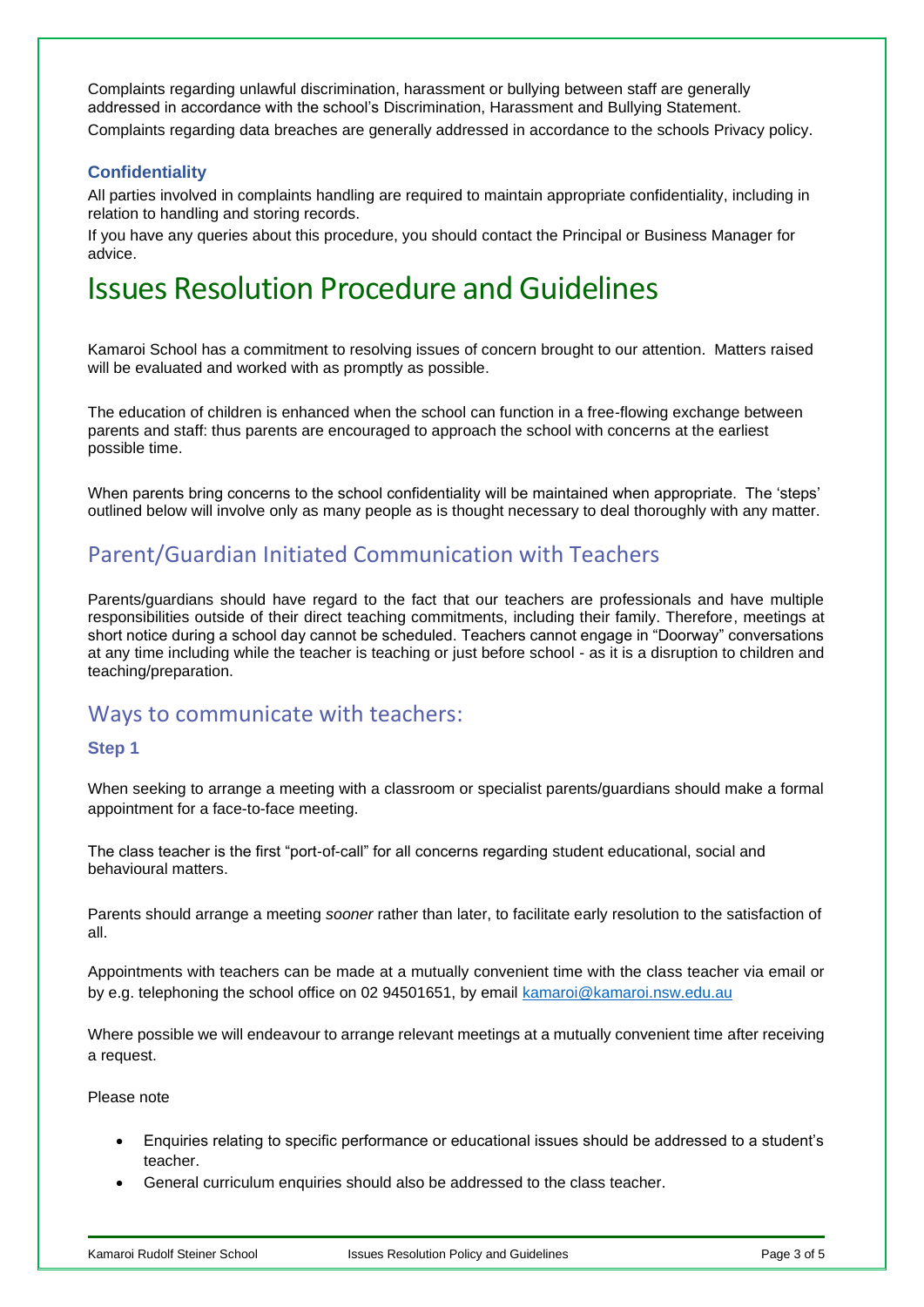- Pastoral care enquiries should be addressed to a student's class teacher who will then contact the Student Support Coordinator.
- If the matter or issue is relevant to a specialist subject area, such as music or eurythmy, parents/guardians can arrange a time to meet with the relevant specialist teacher using the methods above.

## **Step 2**

• If a parent/guardian is dissatisfied with the response of a teacher they should request an appointment with the Principal who will suggest ways that the matter can be handled or determine what process is most appropriate to the circumstances.

For a formal and serious complaint an action timeline will be communicated to you in writing.

You should be aware that when a complaint is made in writing about the performance of an individual staff member, that staff member shall receive documentation of the complaint.

The Principal will notify the Kamaroi Board Chairperson, who will assist in resolution if the matter remains unresolved after a period of time which, in the opinion of the Principal, warrants such intervention.

If the Principal is the subject of complaint the Chairperson of the Board of Directors should be contacted for assistance in resolving the issue. boardchair@kamaroi.nsw.edu.au

## **Responsibilities**

### Aggrieved Person

To bring their concern at an early stage and with an approach that facilitates constructive problem solving.

### Board of Directors

The role of the Directors is one of providing information and advice where requested by the Principal and, if necessary, undertaking a role in the resolution of complaints at the school level.

In the first instance, the Board Chair will be notified if there is a dispute escalation.

### The Role of the Principal

The Principal has responsibility for the quality of industrial relations at the school level, which includes the prevention and resolution of concerns, issues and conflicts. The school monitors its procedures in relation to issues and concerns and their effectiveness in their annual parent survey.

### **Concerns, Issues and Conflicts shall be handled:**

- o With confidentiality
- $\circ$  With impartially
- $\circ$  in a timely manner
- $\circ$  In accord with to a clear policy/procedure that everyone involved has been informed of.

### **In dealing with these matters the Principal may:**

- 1. Obtain full information from the concerned party about their concern, with a clear articulation of the issue they want resolved.
- 2. Decide whether he/she is the appropriate person to continue handling the issue.